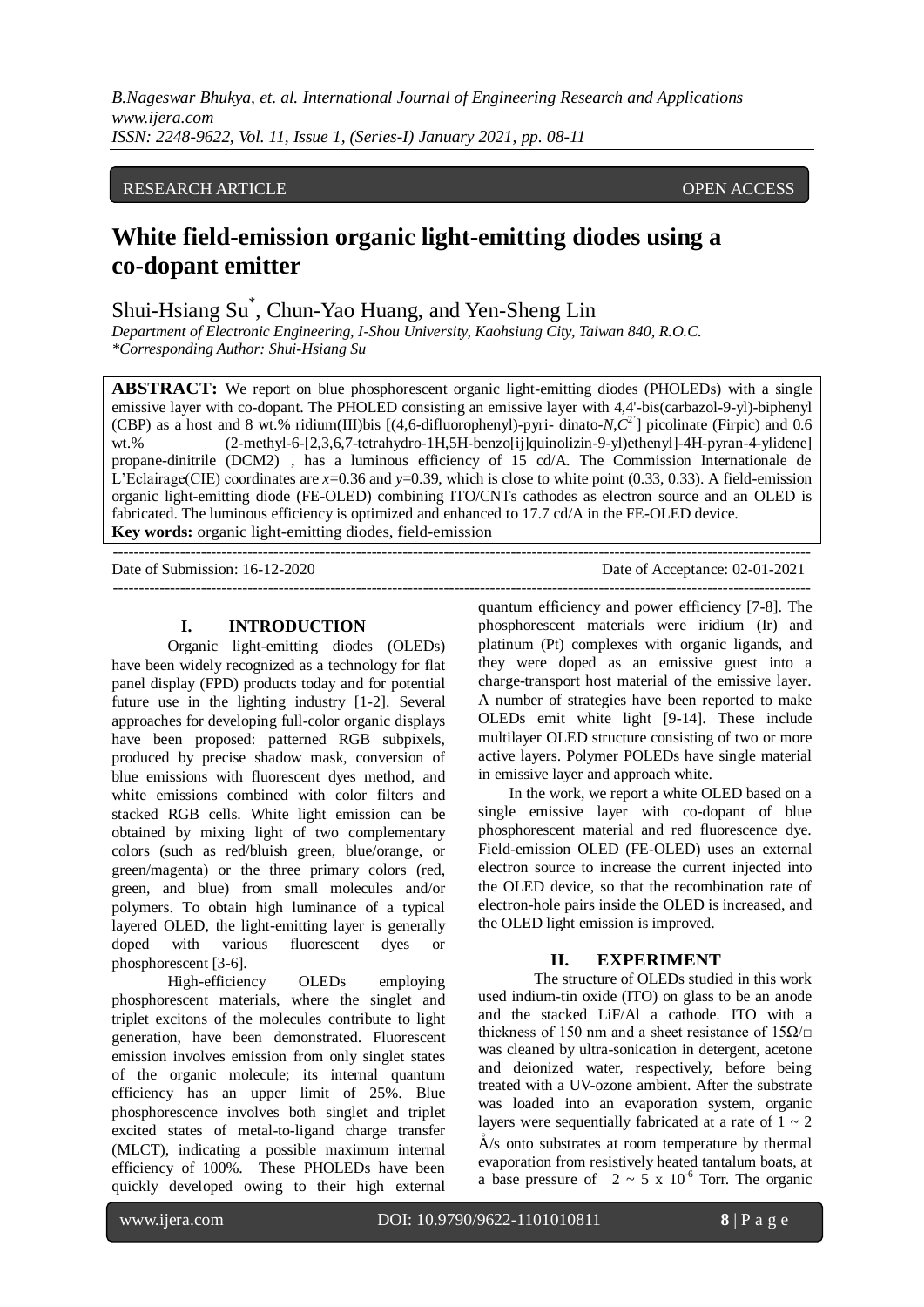*B.Nageswar Bhukya, et. al. International Journal of Engineering Research and Applications www.ijera.com ISSN: 2248-9622, Vol. 11, Issue 1, (Series-I) January 2021, pp. 08-11*

and mental is layers in separate evaporation chambers, and the thickness of the organic and the cathode layers are monitored independently in-situ by using quartz thickness monitors. The luminance-current density (L-J) and the current density-voltage (J-V) characteristics were measured using a Topcon SR-1 luminance meter at room temperature and an HP4156A precision semiconductor parameter analyzer. The electroluminescent (EL) spectra and the Commission Internationale De L'Eclairage (CIE) coordinates of these devices were also obtained using a Topcon SR-1. All of the measurements were taken using packaged devices at room temperature and atmospheric pressure.

### **III. RESULTS AND DISCUSSION**

First, we optimized the doping concentration of FIrpic in blue phosphorescent devices. Fig. 1 plots the luminous efficiency and current density characteristics of PHOLEDs against the doping concentration of FIrpic in CBP. The luminous efficiency fell slowly as the current density increased for all devices, which finding is attributable to exciton quenching by triplet–triplet annihilation in electro-phosphorescent OLEDs. The maximum luminous efficiency of the blue PHOLEDs is 10.7, 16.9 and 13.7 cd/A at a current density of  $4.17 \text{mA/cm}^2$ , while FIrpic doping concentration is 6, 8 and 10 wt.%, respectively. When the FIrpic doping concentration is as high as 10 wt.%, friction arises among molecules in the CBP:FIrpic layer and corresponds to light emission from FIrpic. Emissive doping traps act as charges or absorb energy from the host, providing sites for electron-hole recombination and the formation of excitons. The concentration of phosphorescent dopant typically exceeds that of fluorescent dopants, which transfers energy through a short distance from the host to the guest in a phosphorescent dopant system. The dopant concentration must be increased to maximize the quantum efficiency of the phosphorescent device. The luminous efficiency of PHOLED reaches an optimal at a FIrpic doping concentration of 8 wt.%.

The Fig. 2 presents the typical EL spectrum of a PHOLED with FIrpic as the dopant. The spectrum includes two main peaks at 470 nm and 495 nm and the OLED has CIE coordinates of (0.17, 0.34). The Fig. 3 shows the photo-luminescence (PL) spectrum of FIrpic ahe absorption spectrum of DCM2 is also depicted in the inset of Fig. 3. We found the full width at half maximum (FWHM) of DCM2 is ~105 nm covering major part of the range from 420 to 525 nm. The FIrpic PL spectrum has a peak at 442 nm, it's nearly to 490 nm of DCM2's peak in absorption spectrum. It indicates the energy transits between FIrpic and DCM2.



Figure 1: Luminous efficiency - current density characteristics of OLEDs against the doping concentration of FIrpic in CBP.



PHOLED with FIrpic as the dopant.



Figure 3: The photo-luminescence spectrum of FIrpic and the absorption spectrum of DCM2 in the inset.

l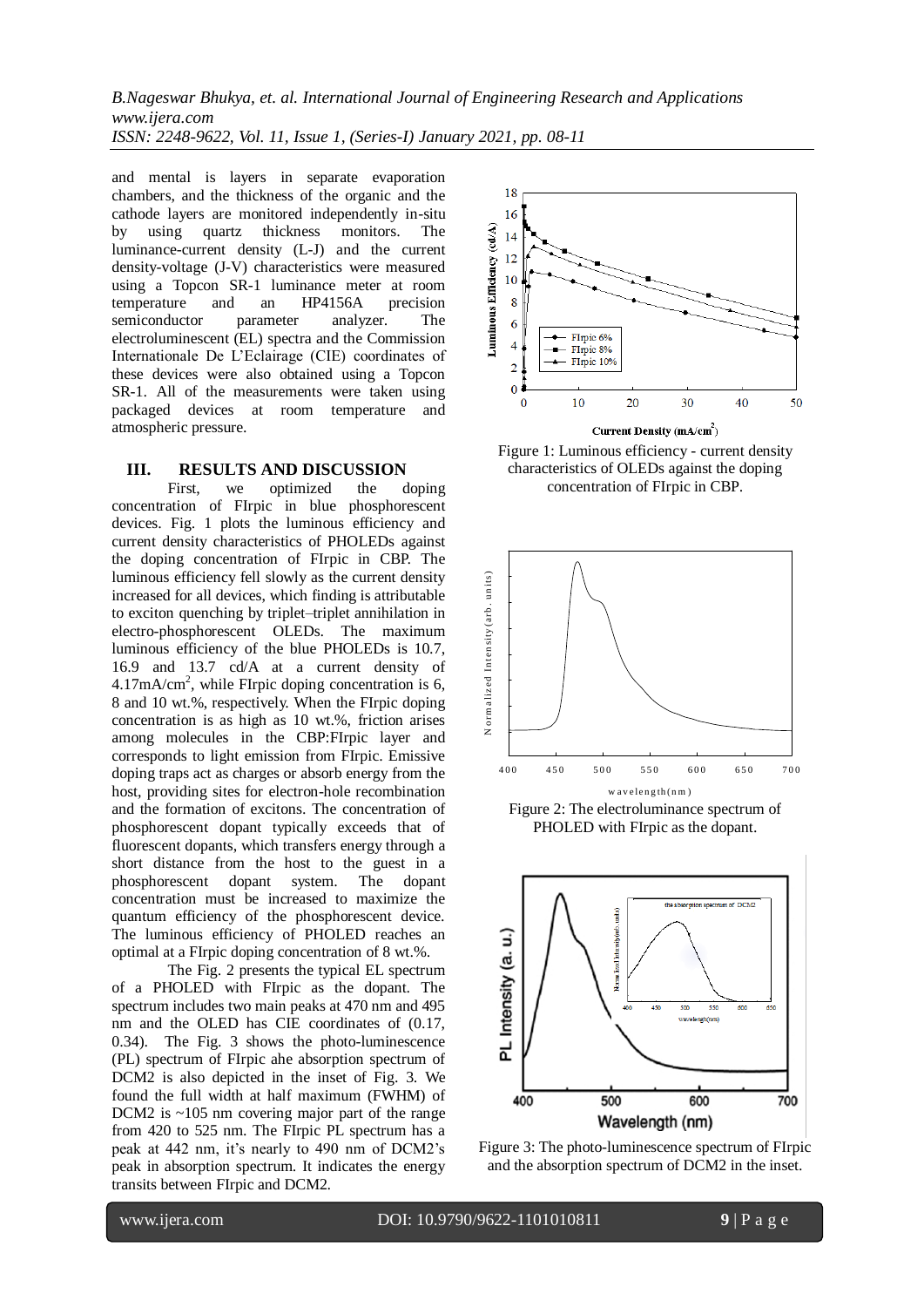# *B.Nageswar Bhukya, et. al. International Journal of Engineering Research and Applications www.ijera.com ISSN: 2248-9622, Vol. 11, Issue 1, (Series-I) January 2021, pp. 08-11*

Figure 4 shows the CIE coordinates of OLED with various DCM2 doping concentration. The doping concentration of DCM2 varies from 0.4 wt.% to 1 wt.%, while the doping concentration of FIrpic is fixed at 8 wt.%. The CIE of OLED with 0.6 wt.% DCM2 doping concentration is close to white point (0.33, 0.33). Fig. 5 shows the normalized EL spectrum of such an OLED device. Energy transfer between FIrpic and DCM2 exists and results in an obvious red light in EL spectrum. FIrpic is used as a sensitizer to invert the energy transfer between Dexter and Förster. The singlet excitons are transferred to the singlet states and the triplet excitons are transferred to the triplet states of FIrpic by a combination of Förster and Dexter processes along with carrier trapping.



Figure 4: The CIE coordinates of OLED with various DCM2 doping concentration.



Figure 6 illustrates the schematic diagram of FE-OLED combining ITO/CNTs cathodes and an OLED device. Fig. 7 shows the luminous efficiency of both OLED and FE-OLED. The luminous efficiency of FE-OLED is 17.7 cd/A, which is higher than the luminous efficiency of OLED at the same current density. Adopting the ITO/CNTs cathodes will supply additional electrons and then cause the electrons and the holes to recombine more efficiently in the emitting layer.



Figure 6: The schematic diagram of FE-OLED device.



Figure 7: Luminous efficiency – current density of both OLED and FE-OLED devices.

#### **IV. CONCLUSION**

In this work, we have successfully fabricated a white OLED with co-dopant of FIrpic and DCM2. An OLED with co-dopant of FIrpic and DCM2 shows white EL spectrum owing to energy transfer of Förster and Dexter processes. The triplet–triplet annihilation yields self-quenching excitons at high current density, so the luminous efficiency decrease as the current density increases. A FE-OLED demonstrates the luminous efficiency of 17.7 cd/A, which is due to ITO/CNTs cathodes supply additional electrons and cause the electrons and the holes to recombine more efficiently in the emitting layer.

#### **ACKNOWLEDGEMENTS**

The authors would like to thank the Ministry of Science and Technology of the Republic of China under Contracts No. MOST 108-2221-E-214-027 and 109-2221-E-214-027.

l